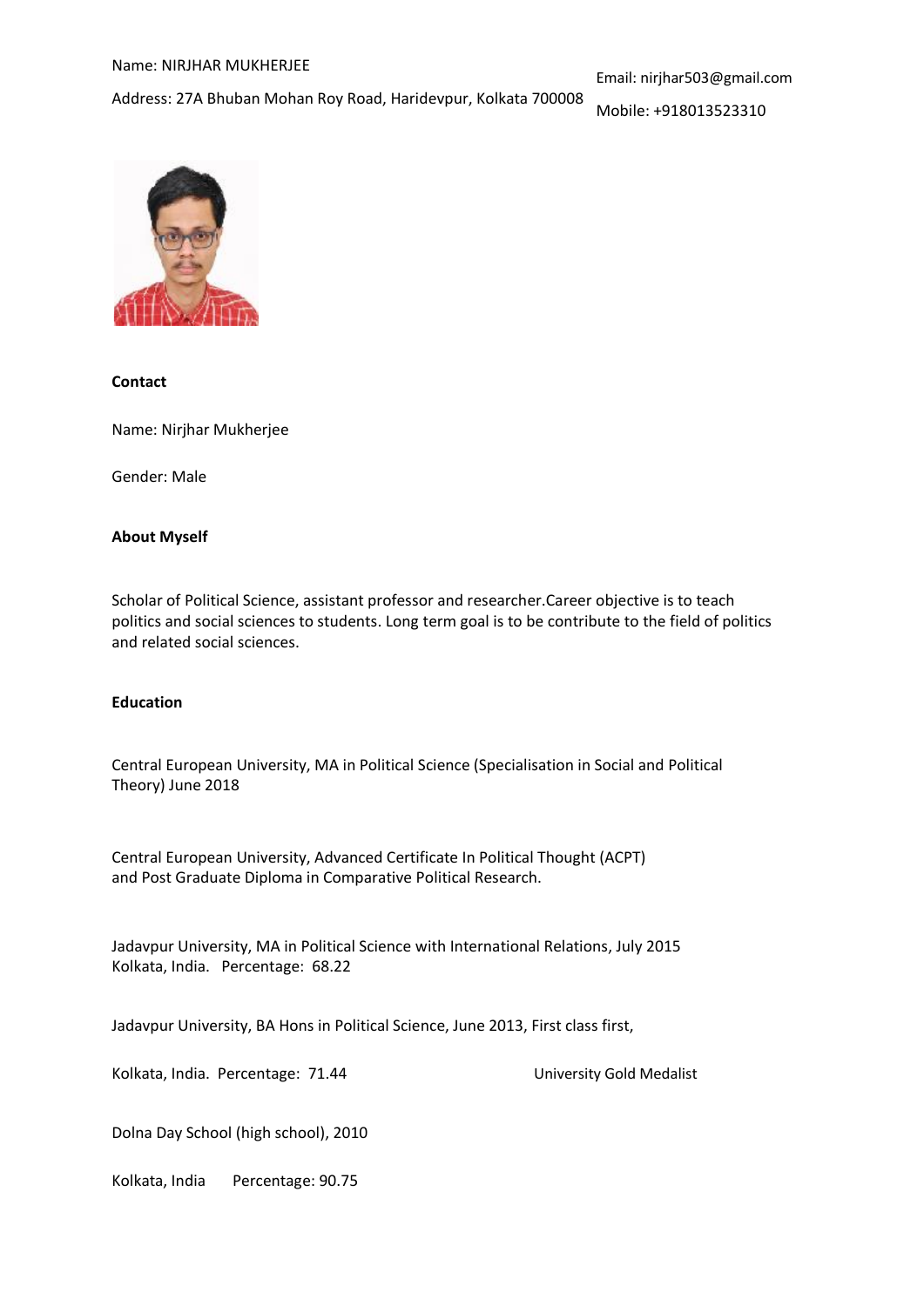Akshar School (Secondary School) 2008

Kolkata, India. Percentage: 85.6

UGC NET Qualified in 2015 (December 2014 examination) UGC NET with JRF qualified (December 2018 examination)

### **Work Background**

**Assistant Professor of Political Science** Berhampore College, Berhampore, Murshidabad, West Bengal, India November 2019 to Present

### **Lecturer of Political Science**

St. Xavier's College Kolkata (Autonomous), Raghabpur Campus July 2019 to present Teaching courses on Political Theory.

## **Guest Lecturer of Political Science**

Vivekananda College for Women, University of Calcutta.

#### August 2018- July 2019

- Teaching undergraduate courses in Political Theory, Comparative Politics and Political Sociology.
- Grading scripts as an examiner for University of Calcutta undergraduate examinations in political science.
- Co-ordinateda number of college activities as a faculty member.

### **Research Assistant**

Working for Professor Purusottam Bhattacharya

September- Present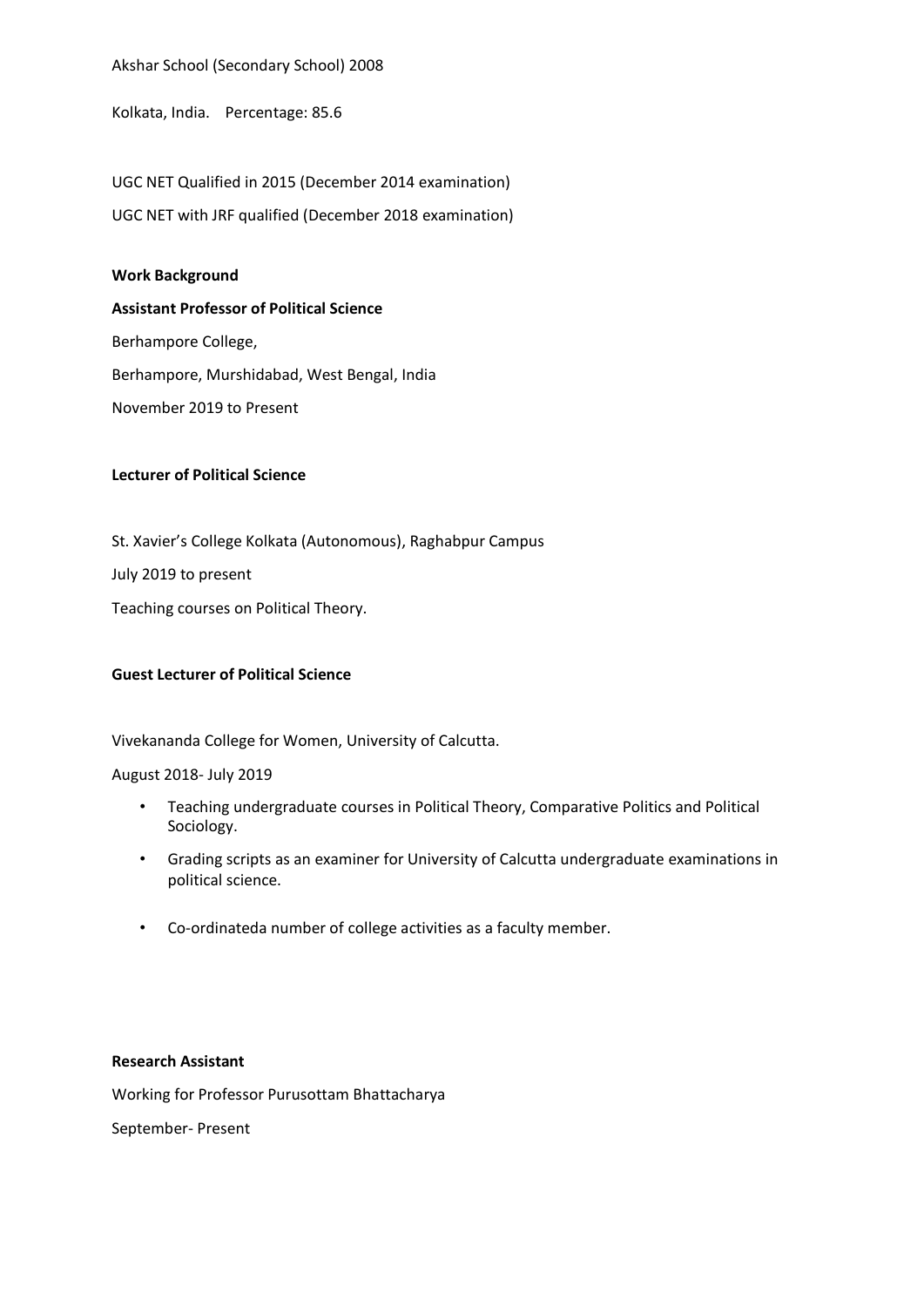Assisting him in his upcoming book on the Future of European Integration funded by the Indian Council for World Affairs (ICWA).

Assisting him in literature review, referencing, proof reading, editing etc.

### **Guest Lecturer of Diploma in Youth Development**

Serampore College, Serampore, West Bengal, India

August - present

Teaching courses on Secularism, Democracy, Social Justice, Nationalism and Conflict studies.

### **Guest Lecturer of Political Science**

New Alipore College, University of Calcutta

July 2018 to July 2019

- Teaching undergraduate courses in Political theory, International Relations, Political Sociology, Western political thought and Indian political thought.
- Grading scripts as an examiner for University of Calcutta undergraduate examinations in political science.
- Co-ordinating a number of college activities as a faculty member.

#### **Guest Lecturer**

Surendranath College for Women, Department of Political Science, University of Calcutta, Kolkata, India

December 2015 to August 2016

- Taught undergraduate courses in Comparative Constitution and Politics, International Relations, Western political thought and Indian political thought at the undergraduate level
- Was an examiner for University of Calcutta examinations in political science.
- Participated in various college activities as a faculty member.

**Guest Lecturer**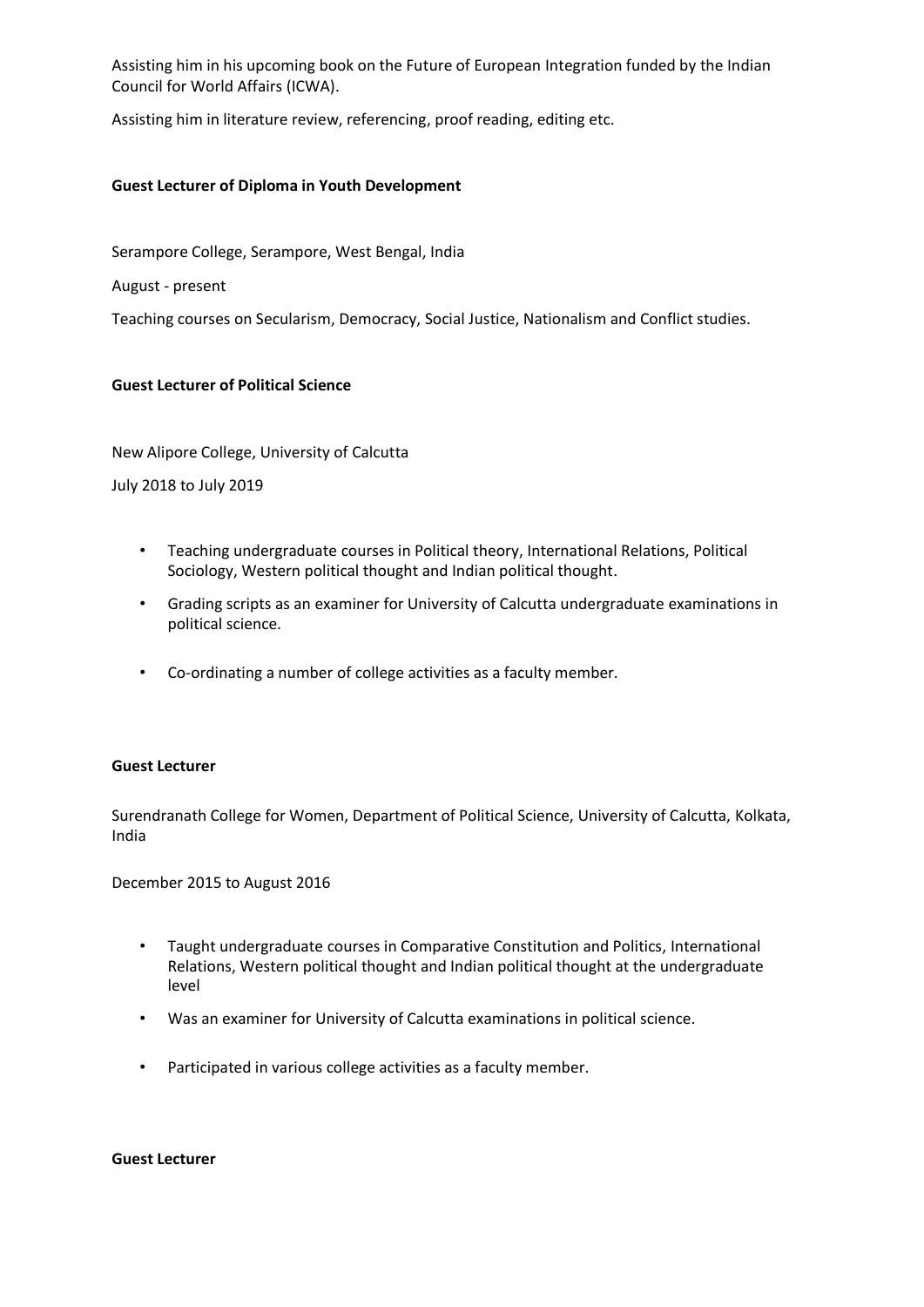Vidyasagar College, Department of Political Science, University of Calcutta, Kolkata, India October 2015 to August 2016

- Taught undergraduate courses in Political theory, International Relations, Political Sociology, Western political thought and Indian political thought at the undergraduate level
- Was an examiner for University of Calcutta examinations in political science.
- Helped organised conferences in the college
- Performed duties of faculty advisor for students in various inter collegiate activities.
- Performed the duty of teacher representative in Youth Parliament 2015.
- Was the faculty guide to students in various conferences including those organised by the American Center, Kolkata
- Participated in various college activities as a faculty member.

## **Volunteer Experience**

Durbar MahilaSamanway Committee

2013-2015

Taught children of sex workers.

#### **Languages**

English: Fluent, IELTS 8 TOEFL 108

Bengali: Fluent (Mother Tongue/Native Language)

Hindi: Fluent

## **Awards and Certificates**

• CEU Masters' Scholarship (tuition fee waiver, health insurance, accommodation plus stipend)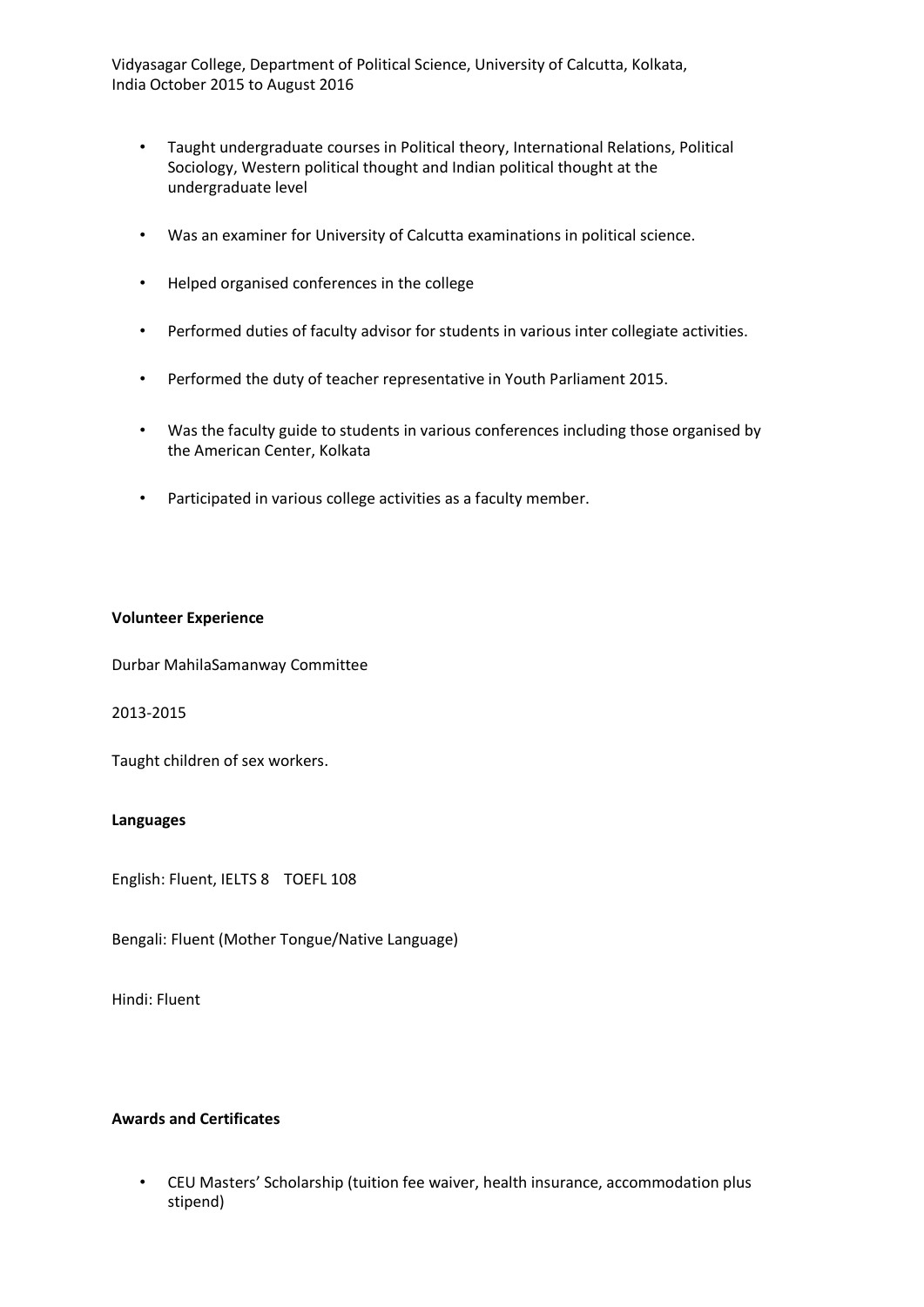- Awarded medal for academic excellence by Chattagram Parishad.
- Ranked first class first in the undergraduate program- BA Hons Political Science, 2013
- Awarded several medals for academic excellence as well as all round performance by Jadavpur University in December 2013.
- Participated in various co-curricular activities in university life. Awarded many prizes.
- Successfully participated in many conferences including ones organised by the US consulate.
- Have been awarded funding for New Silk Way International Model United Nations, held in Almaty, Kazakhstan in 2014 by US State department. As a result inducted as an alumnus of the US State department exchange programs.
- Won the award for best delegate in New Silk Way International Model United Nations, held in Almaty, Kazakhstan in 2014.
- Co-Chaired the ECOSOC session of the New Silk Way International Model United Nations, held in Almaty, Kazakhstan in 2016
- Awarded the prize for best student State Bank of India, 2014
- Presented papers in a number of conferences and workshops.
- Participated in a number of conferences and workshops organised by the Amercian Center India for the US State Exchange program alumni.

## **Interests**

Academic interests:Political Theory/thought/philosophy- mainly post Marxism, critical theory, post-structuralism.Other interests- Social Theory, International Relations, IR theory, new and critical approaches toIR, gender and politics. Have deep interest in normative questions and questions regarding social justice and discrimination. Debated extensively during college days.

## **Skills**

Good communication skills, IT skills, proficient with academic tools and softwares like Moodle, Blackboard, Creation and design of course syllabus.